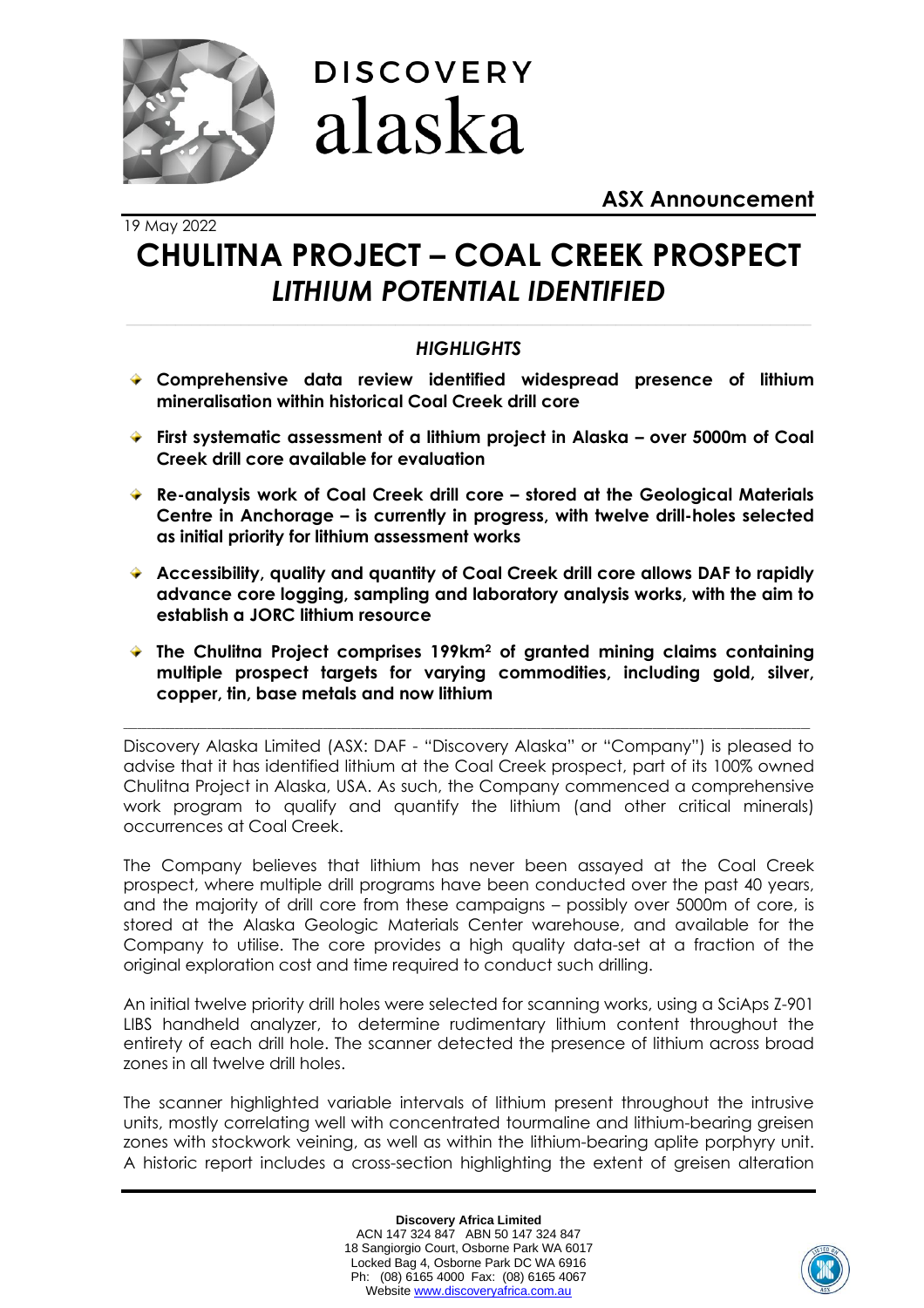

within the target area, and in the vicinity of several of the priority scanned drill holes. Moderate to strong lithium readings continue to the bottom of several drill holes, indicating the potential for further lithium bearing zones remaining open at depth within the cupola structure.

Discovery Alaska Director, Jerko Zuvela said *"The Company is excited to identify the first lithium prospect in Alaska, with access to extensive historic drill core that will allow us to rapidly expedite exploration works at Coal Creek, and in a strategic location close to the major Parks Highway and the State owned Alaska railroad.*

*The Company will accelerate works to test the remaining prospective drill core to determine potential scale of the lithium bearing zone.*

#### *We look forward to realising the lithium potential at our Coal Creek prospect and advancing works toward delineating a maiden JORC resource."*

The Coal Creek prospect granite consists of at least two texturally and chemically different units – a seriate granite porphyry which is intruded at depth by a fine-grained equigranular to porphyritic biotite (lithium) granite. The seriate granite outcrops at surface and forms a small resistant knob. Greisen alteration is the main type of alteration, and with the mineralization, are centered in and above the cupula of the biotite granite in the upper seriate granite unit along an elongate dyke like granite porphyry body.



**Discovery Alaska Limited** ACN 147 324 847 ABN 50 147 324 847 18 Sangiorgio Court, Osborne Park WA 6017 Locked Bag 4, Osborne Park DC WA 6916 Ph: (08) 6165 4000 Fax: (08) 6165 4067 Websit[e www.discoveryafrica.com.au](http://www.discoveryafrica.com.au/)

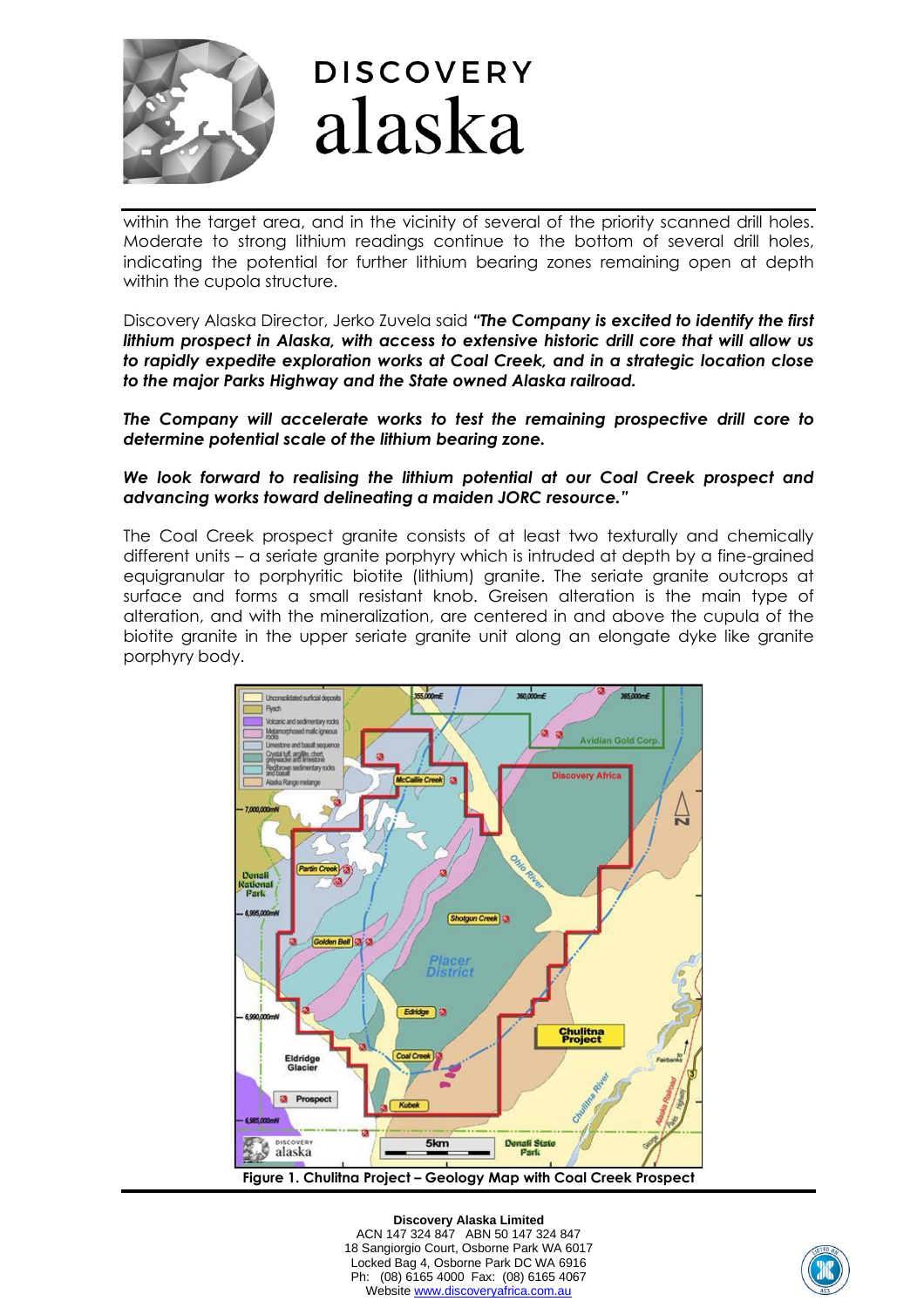

The Company previously announced the Coal Creek prospect contains historical works, including a 2015 NI 43-101 Report (prepared for Strongbow Exploration Inc.) comprising a "Technical Report on the Coal Creek Tin-Silver Exploration Target". This report included selected historical drilling and associated assay data, and a conceptual exploration target estimate.

The lithium bearing units are also prospective for critical minerals – tantalum, niobium, and other specialty metals.

The Company engaged its specialist Alaskan professional geological consulting services group to conduct and manage the Coal Creek works program.

#### **Project Background**

The Company's 100% owned Chulitna Project area comprises 199.4km2, is located on State of Alaska public lands, and is not subject to any Native Title claims, native lands, or native claimant groups. The project lies approximately 250km north of Anchorage and close to the major Parks Highway, which runs mostly parallel to the State-owned Alaska railroad.

The project hosts numerous prospect areas identified from historical works, which are prospective for gold, silver, copper, tin and base metals. The two main prospect areas currently identified within the project area are Partin Creek and Coal Creek.

#### **ENDS**

*This announcement has been authorised by the Board of Directors of Discovery Alaska Limited.*

#### **For further information:**

Jerko Zuvela, Director

**T |** +61 8 6165 4000

**E |** [jerko@discoveryafrica.com.au](mailto:jerko@discoveryafrica.com.au)

**W|** [www.discoveryafrica.com.au](http://www.discoveryafrica.com.au/)

#### **Reference to Previous ASX Releases:**

This document refers to the following previous ASX/TSX releases: 22 February 2021 – Strategic Chulitna Project Secured in Alaska

#### **Competent Person's Statement**

The information contained in this ASX release relating to Exploration Results has been prepared by Mr Jerko Zuvela. Mr Zuvela is a Member of the Australasian Institute of Mining and Metallurgy, and has sufficient experience that is relevant to the style of mineralisation and type of deposit under consideration and to the activity being undertaken to qualify as a Competent Person as defined in the 2012 Edition of the Australasian Code for Reporting of Exploration Results, Mineral Resources and Ore Reserves. Mr Zuvela is a Director of Discovery Alaska Ltd and consents to the inclusion in this announcement of this information in the form and context in which it appears. The information in this announcement is an accurate representation of the available data from the Chulitna Project.

The 2021 Chulitna Project exploration program includes a Quality Control/Quality Assurance (QA/QC) program overseen by Jesse C. Grady, MSc, CPG-11592. Mr Grady is a Qualified Person as defined by

> **Discovery Alaska Limited** ACN 147 324 847 ABN 50 147 324 847 18 Sangiorgio Court, Osborne Park WA 6017 Locked Bag 4, Osborne Park DC WA 6916 Ph: (08) 6165 4000 Fax: (08) 6165 4067 Websit[e www.discoveryafrica.com.au](http://www.discoveryafrica.com.au/)